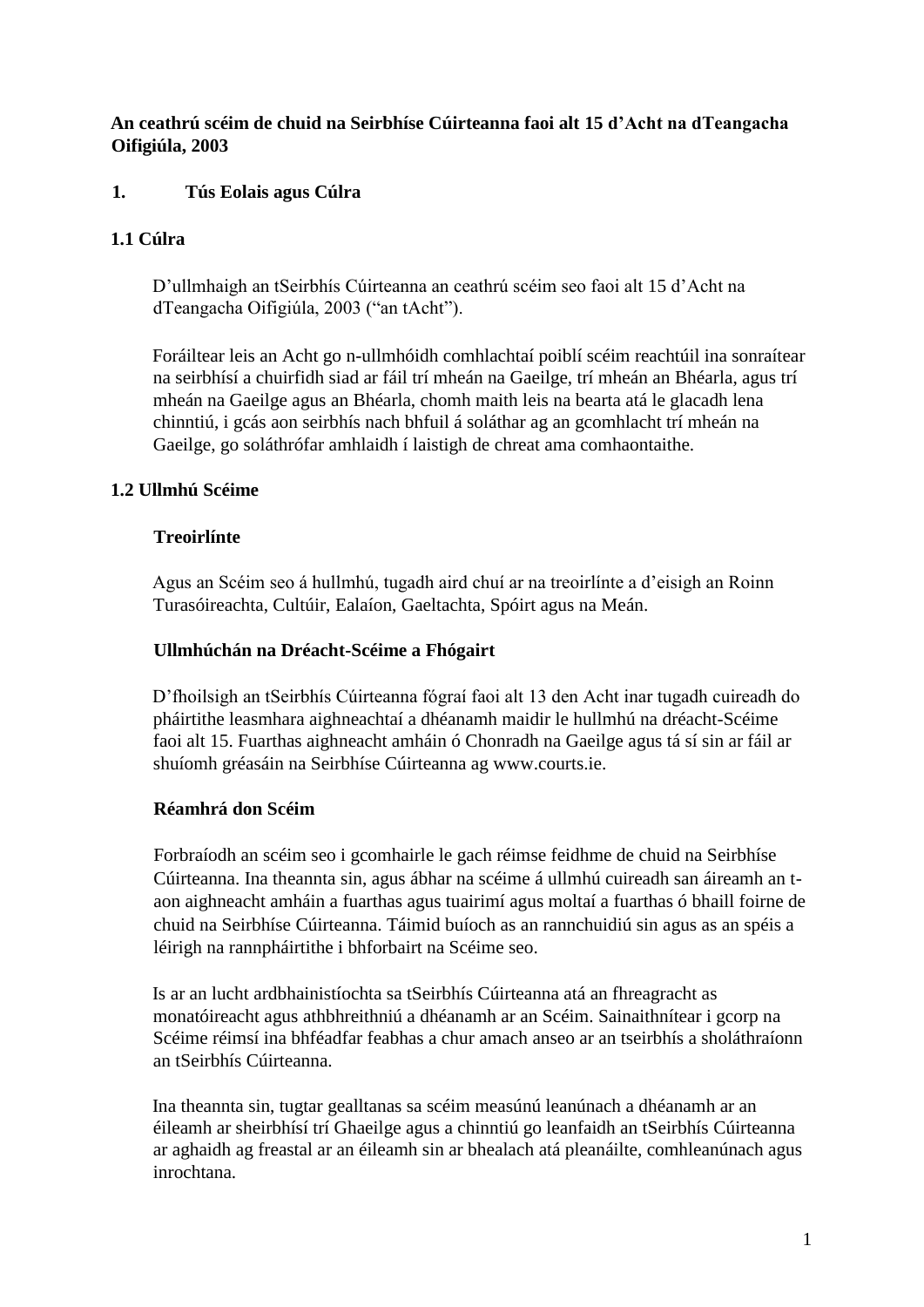Leanfaidh an tSeirbhís Cúirteanna ar aghaidh ag tomhas leibhéal an éilimh ar na seirbhísí a sholáthraíonn sí i nGaeilge trí iniúchadh a dhéanamh ar leibhéal na n-iarratas ar sheirbhísí trí Ghaeilge agus ar leibhéal na gceisteanna fúthu. Is í an tSeirbhís Cúirteanna a chinnfidh an t-ord ina dtabharfar tosaíocht do sheirbhísí áirithe le soláthar i nGaeilge, le comhaontú an Aire Turasóireachta, Cultúir, Ealaíon, Gaeltachta, Spóirt agus na Meán.

Na gealltanais go léir i dtaobh feabhas a chur ar sheirbhísí a sholáthraíonn an tSeirbhís Cúirteanna, tá siad bunaithe ar an staid ina bhfuil an eagraíocht faoi láthair. Ní mór a aithint go bhféadfadh athruithe a d'fhéadfadh tarlú amach anseo ar chúrsaí airgeadais agus foirne, nach bhfuil faoi smacht na Seirbhíse Cúirteanna, dul i bhfeidhm ar chomhlíonadh na ngealltanas sin.

#### **Dáta tosaithe na Scéime**

Tá an Scéim seo deimhnithe ag an Aire Turasóireachta, Cultúir, Ealaíon, Gaeltachta, Spóirt agus na Meán. Beidh feidhm aici le héifeacht ó 07 Márta 2022 agus fanfaidh sí i bhfeidhm ar feadh tréimhse trí bliana nó go dtí go mbeidh scéim nua deimhnithe, cibé acu is déanaí.

#### **Próiseas Comhairliúcháin**

D'fhoilsíomar fógraí faoi alt 13 den Acht sna nuachtáin agus ar shuíomh gréasáin na Seirbhíse Cúirteanna agus, chomh maith leis sin, cuireadh Grúpaí Úsáideoirí ar an eolas go raibh aighneachtaí á n-iarraidh againn. Rinneadh measúnú ar chumas fhoireann na Seirbhíse Cúirteanna seirbhísí a sholáthar trí Ghaeilge ar líne, agus sna ceantair Ghaeltachta agus lasmuigh dóibh.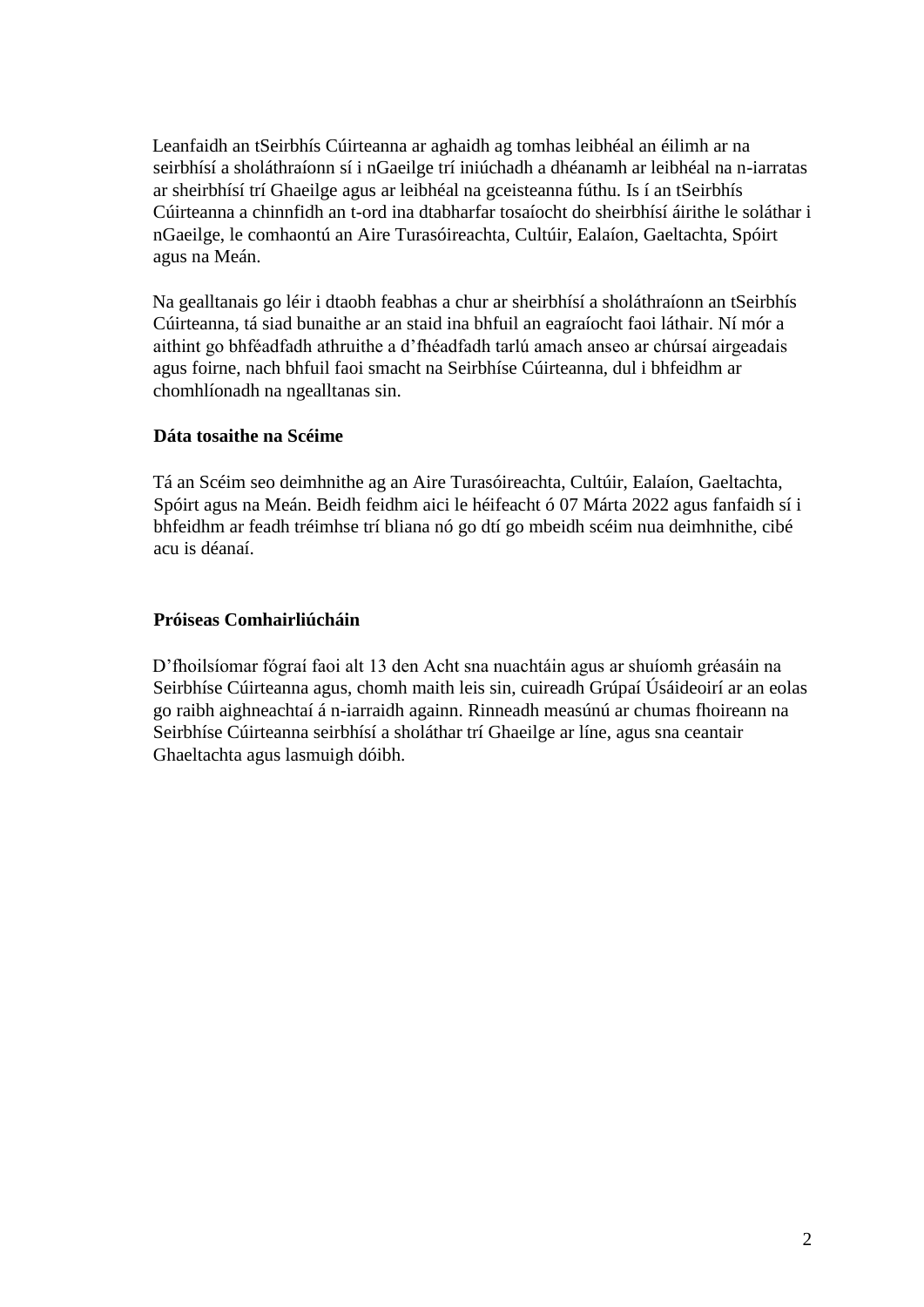## **2. Achoimre ar na seirbhísí a sholáthraíonn an tSeirbhís Cúirteanna**

Bunaíodh an tSeirbhís Cúirteanna faoin Acht um Sheirbhís Chúirteanna, 1998, inar leagadh amach feidhmeanna na Seirbhíse mar seo a leanas:

- na cúirteanna a bhainistiú
- seirbhísí tacaíochta a sholáthar do na breithiúna
- faisnéis a chur ar fáil don phobal maidir leis an gcóras cúirteanna foirgnimh chúirte a sholáthar, a bhainistiú agus a chothabháil
- saoráidí a sholáthar d'úsáideoirí na gcúirteanna.

Is é Ráiteas Misin na Seirbhíse Cúirteanna "Tacú leis na breithiúna agus seirbhísí den scoth a sholáthar d'úsáideoirí uile na gcúirteanna agus ar an gcaoi sin rochtain ar cheartas a éascú".

Tá an tSeirbhís á rialú ag bord ar a bhfuil cathaoirleach agus seacht gcomhalta dhéag lena n-áirítear an Príomhoifigeach Feidhmiúcháin. Cuimsítear san Fhoireann Ardbhainistíochta an Príomhoifigeach Feidhmiúcháin agus cúigear atá i gceannas ar na stiúrthóireachtaí. Is é an Príomhoifigeach Feidhmiúcháin an t-oifigeach cuntasaíochta agus tá freagracht air as bainistíocht agus rialú foirne chomh maith le gnó laethúil na Seirbhíse. Tá ceanncheathrú na Seirbhíse lonnaithe faoi láthair i dTeach an Fhionnuisce, 15/24 Sráid an Fhionnuisce Thuaidh, Margadh na Feirme, Baile Átha Cliath 7.

Is eagraíocht dhíláraithe den chuid is mó í an tSeirbhís Cúirteanna a bhfuil freagracht riaracháin uirthi as thart ar 83 teach cúirte agus ionad cúirte ar fud na tíre.

Bíonn roinnt ionad i mBaile Átha Cliath ag plé le gnó sibhialta, gnó teaghlaigh agus gnó coiriúil na Cúirte Uachtaraí, na Cúirte Achomhairc, na hArd-Chúirte, Chúirt Chuarda Bhaile Átha Cliath agus Chúirt Dúiche Chathrach Bhaile Átha Cliath.

Tá ceithre oifig réigiúnacha i gCorcaigh, i gCaisleán an Bharraigh, sa Nás agus i nDún Dealgan. Tá 25 oifig chúirte chomhcheangailte agus 8 n-oifig neamhspleácha ag an tSeirbhís Cúirteanna lasmuigh de Bhaile Átha Cliath.

Is iad príomhpháirtithe leasmhara agus príomhchustaiméirí na seirbhíse:

- 1. Na Breithiúna. Ní páirtithe leasmhara iad na breithiúna mar a thuigtear an téarma sin de ghnáth. Is iad na Breithiúna orgán breithiúnach an rialtais de bhun fhorálacha an Bhunreachta agus tá sé ina phríomhról ag an tSeirbhís Cúirteanna tacaíocht riaracháin a sholáthar do na breithiúna i bhfeidhmiú a gcumhachtaí agus a bhfeidhmeanna.
- 2. An Rialtas, an Roinn Dlí agus Cirt agus Ranna Rialtais eile.
- 3. Úsáideoirí cúirte: na gairmeacha dlí agus a gcomhlachtaí ionadaíocha faoi seach, cliaint na ngairmeacha faoi seach, gach páirtí a thagann os comhair na gcúirteanna agus daoine a nglaoitear orthu i gcomhair seirbhís giúiré.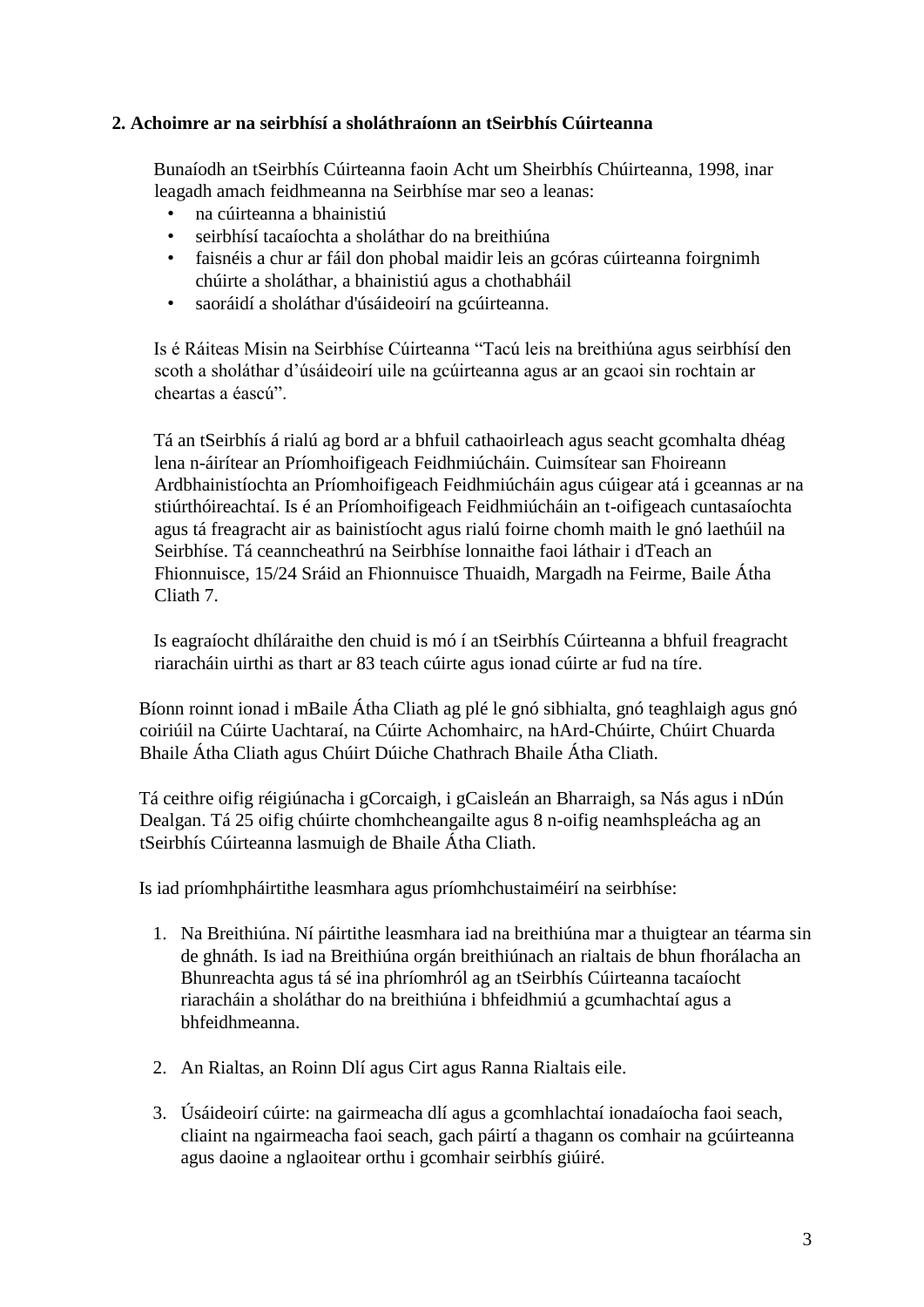- 4. Gníomhaireachtaí agus grúpaí san Earnáil Dlí agus Cirt amhail an Garda Síochána, Seirbhís Phríosúin na hÉireann, an tSeirbhís Promhaidh, Oifig an Stiúrthóra Ionchúiseamh Poiblí agus an Bord um Chúnamh Dlíthiúil.
- 5. Gníomhaireachtaí agus comhlachtaí amhail an Bord Measúnaithe Díobhálacha Pearsanta, Oifig an Stiúrthóra um Fhorfheidhmiú Corparáideach, baill den Oireachtas, Údaráis Áitiúla, na Coimisinéirí Ioncaim agus Coimisiún an Aontais Eorpaigh.
- 6. Grúpaí Úsáideoirí de chuid na Seirbhíse Cúirteanna agus daoine den phobal.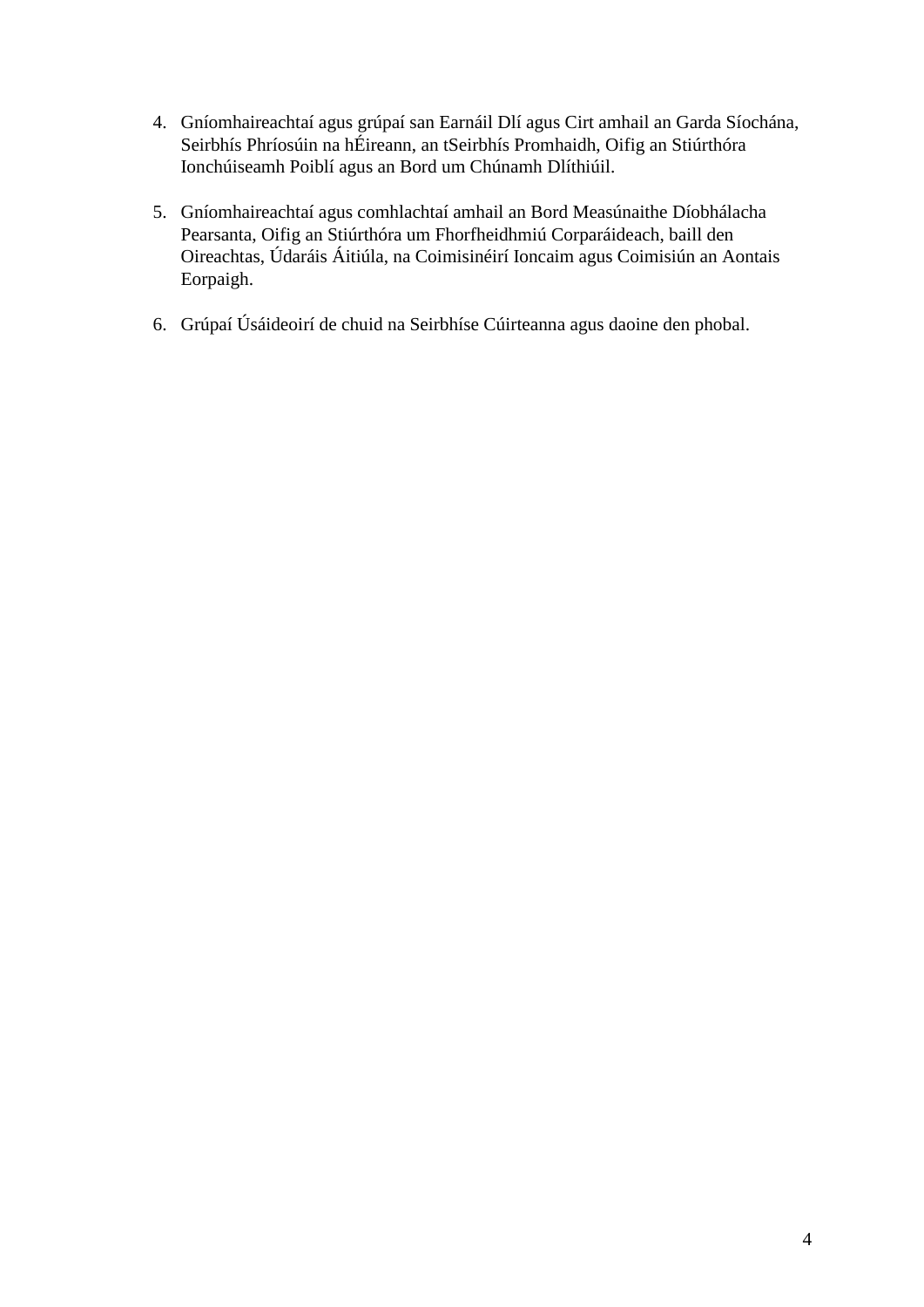### **3. Seirbhísí atá ar fáil faoi láthair i nGaeilge**

3.1 Chuir an tSeirbhís Cúirteanna feabhas ar na seirbhísí a sholáthraímid i nGaeilge faoin gcéad scéim, an dara scéim agus an tríú scéim. Tá seirbhísí Gaeilge forbartha againn a bhaineann le faisnéis, aistriúchán, turais phoiblí, córais TF, córas ríomhphoist, fáiltiú teileafóin, inniúlacht labhartha agus ár gclár oiliúna.

3.2 Tá suíomh gréasáin na Seirbhíse Cúirteanna ar fáil i nGaeilge.

3.3 Beidh clár Gaeilge OSSP na Seirbhíse Cúirteanna do scoileanna "Breathnaímis ar an Dlí" ar fáil le linn thréimhse na scéime seo.

3.4 Thacaíomar le feabhsuithe ar chaighdeáin aistriúcháin, faoinar forbraíodh caighdeán nua seirbhíse aistriúcháin bainistithe agus ar ceanglaíodh ar aistritheoirí seachfhoinsithe creidiúnú a bhaint amach leis an scéim creidiúnaithe atá á reáchtáil ag Foras na Gaeilge.

3.5 I gcás inar ordaigh an Chúirt amhlaidh, is í an tSeirbhís Cúirteanna a thabhaigh costais aistriúcháin agus ateangaireachta lena chur ar a gcumas d'úsáideoirí cúirte a labhraíonn Gaeilge cásanna a sheoladh i nGaeilge, i gcásanna iomchuí.

3.6 Is féidir le húsáideoirí cúirte an rogha a dhéanamh gur i nGaeilge a dhéileálfar le cásanna.

3.7 Tá na Rialacha Cúirte ar fáil i nGaeilge ar ár suíomh gréasáin.

3.8 Beidh preaseisiúintí ar fáil go comhuaineach i nGaeilge ach amháin in imthosca eisceachtúla.

3.9 Tá ceanntásca agus séanta ríomhphoist i nGaeilge.

3.10 Cuirfimid cláir oiliúna ar bun chun feasacht na foirne a mhúscailt faoi chearta úsáideoirí cúirte a labhraíonn Gaeilge agus faoin tseirbhís a sholáthraímid i nGaeilge d'úsáideoirí cúirte.

3.11 Tá clár oiliúna curtha i gcrích againn chun feabhas a chur ar an inniúlacht atá againn i dtaobh Gaeilge a labhairt. Tá na tSeirbhís Cúirteanna fós ag éascú do bhaill foirne ar mian leo dul faoi oiliúint sa Ghaeilge, agus ag cur maoiniú ar fáil dóibh. Déantar an oiliúint sin a chomhordú trí One Learning, ionad Foghlama agus Forbartha seirbhísí comhroinnte na Státseirbhíse. Gach uile bhliain, tairgeann an soláthraí oiliúna seisiúin dhá sheimeastar dá shainchúrsa creidiúnaithe, an Teastas sa Ghaeilge Ghairmiúil, atá dírithe ar fhostaithe na hearnála poiblí, ar Leibhéal 3, Leibhéal 4, Leibhéal 5 agus Leibhéal 6 ar an gCreat Náisiúnta Cáilíochtaí. Múintear an cúrsa sin thar thréimhse 15 seachtaine, agus glactar le rannpháirtithe nua san earrach agus san fhómhar. Tá an cúrsa dírithe ar bhaill foirne a bhfuil Gaeilge measartha maith nó ardleibhéal Gaeilge acu. Maidir le baill foirne a bhfuil cumas Gaeilge acu nach bhfuil sa raon sin, chuir an tSeirbhís Cúirteanna maoiniú ar fáil freisin i gcomhair cúrsaí do thosaitheoirí, chomh maith le sainchúrsaí scríbhneoireachta agus aistriúcháin ar leibhéal níos airde.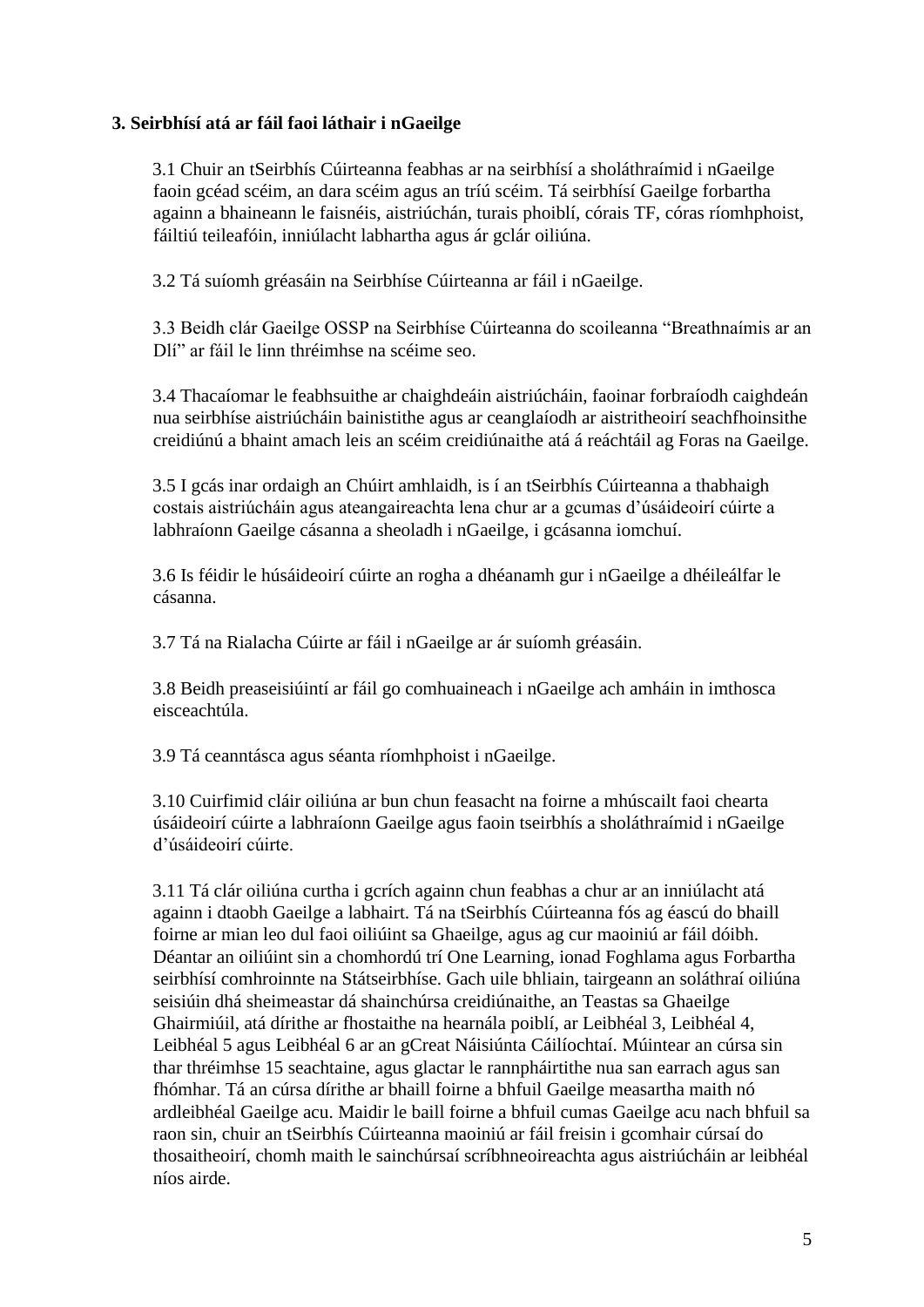3.12. Tá treoracha cleachtais cúirte ar fáil i nGaeilge.

3.13. Foilsítear faisnéis i nGaeilge faoi obair na gcúirteanna ar an suíomh gréasáin.

3.14 Gach ábhar statach ar an suíomh gréasáin a chruthaigh an tSeirbhís Cúirteanna, seachas ábhar a bhfuil sé sonraithe ina leith gur i mBéarla amháin a bheidh sé, tá sé ar fáil i mBéarla agus i nGaeilge araon.

3.15 Tá bileoga míniúcháin do ghiúiré ar fáil i nGaeilge.

3.16 Tá faisnéis do ghiúróirí ar fáil i nGaeilge ar an suíomh gréasáin.

3.17 Tá ár gcuid tuarascálacha bliantúla ar fáil i nGaeilge ar an suíomh gréasáin.

3.18 Tá ár mbosca poist Gaeilge "fiosruithe@courts.ie" ar fáil le haghaidh ceisteanna i nGaeilge.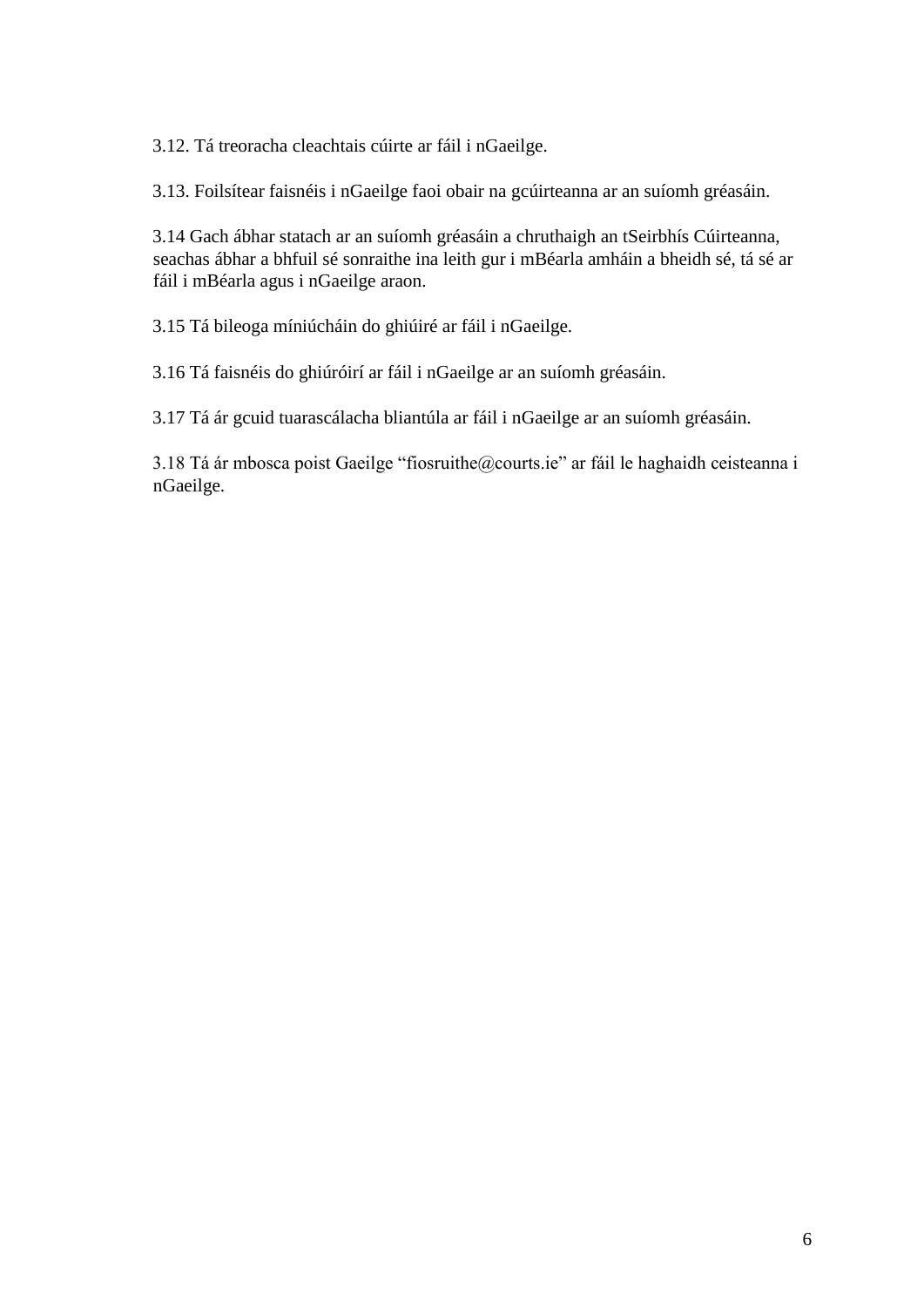# **4. Moltaí an Cheathrú Scéim**

#### **4.1. Seirbhísí a mholtar a bheith ar fáil trí mheán na Gaeilge amháin**

Tugadh breac-chuntas sa chéad scéim ag an gcineál gnó a dhéanann an tSeirbhís Cúirteanna, agus is fiú an méid sin a lua arís toisc go dtéann sé i bhfeidhm go fóill ar sholáthar ár seirbhísí i nGaeilge amháin.

Mar gheall ar chineál na seirbhísí a sholáthraíonn oifigí cúirte, ní mór iad a bheith ar fáil sa dá theanga oifigiúla, mar d'fhéadfadh sé go mbeadh ár gcustaiméirí ag baint leas as seirbhísí oifige cúirte i gceantar Gaeltachta ach nach í an Ghaeilge a labhraíonn siad féin. I gcás a lán custaiméirí, ní bheadh cónaí orthu sa limistéar cúirte ina bhfuil an chúirt a gceanglófaí orthu freastal uirthi.

Mar gheall ar an gcineál gnó a dhéanaimid, ní mheastar go bhfuil sé oiriúnach gur seirbhís i nGaeilge amháin a bheadh á soláthar ag aon oifig de chuid na Seirbhíse Cúirteanna. Toisc gur gnó conspóideach é formhór an gnó a ndéileálann oifigí cúirte leis, agus mar sin go bhfuil dhá pháirtí nó níos mó i gceist leis, ní mór don tSeirbhís Cúirteanna a bheith aireach go bhfuil sé de cheart ag gach páirtí déileáil léi sa teanga is rogha leis féin.

Ní mór a choinneáil ar aird freisin gurb amhlaidh, cé go gclúdaíonn roinnt oifigí cúirte ceantair Ghaeltachta, nach ndéileálann aon oifig le limistéar Gaeltachta amháin.

Agus tograí á gceapadh aici dá ceathrú Scéim, cuireann an tSeirbhís Cúirteanna san áireamh an phaindéim atá ar siúl faoi láthair, a d'fhág gurbh éigean don tSeirbhís Cúirteanna dlús a chur le glacadh bealaí nua chun rochtain ar cheartas a sholáthar i gcúinsí nach bhfacthas a leithéid roimhe seo.

# **4.2. Seirbhísí a mholtar a bheith ar fáil trí mheán an Bhéarla amháin**

#### *Cáipéisí agus óráidí*

- I gcás cáipéisí teicniúla a sholáthraítear do chomhlachtaí poiblí eile nó do lucht féachana idirnáisiúnta, is i mBéarla amháin a bheidh siad ar fáil go fóill.
- Cuirfear óráidí nó ráitis ar fáil sa teanga nó sna teangacha ina dtugtar iad.
- I gcás foirmeacha tairisceana móra mionsonraithe de chineál teicniúil, lena náirítear tairiscintí a fhógraíonn an tAontas Eorpach, is i mBéarla amháin a bheidh siad ar fáil, mar gheall ar a gcineál teicniúil, ach amháin i gcás tairiscintí le haghaidh seirbhísí Gaeilge.
- Is i mBéarla amháin a bheidh roinnt lámhleabhair inmheánacha treoracha a bhaineann le sainréimsí.

### *Córais TF*

• Níl ár gcórais TF in ann cáipéisí Cúirte a eisiúint i nGaeilge fós. Breithneofar soláthar feidhmeanna i nGaeilge nuair a bheidh córais á n-uasghrádú, agus tabharfar aghaidh ar fhadhbanna comhoiriúnachta agus ar chostais. Toisc gur córais choibhneasta an-chasta atá againn, a forbraíodh go hinmheánach le blianta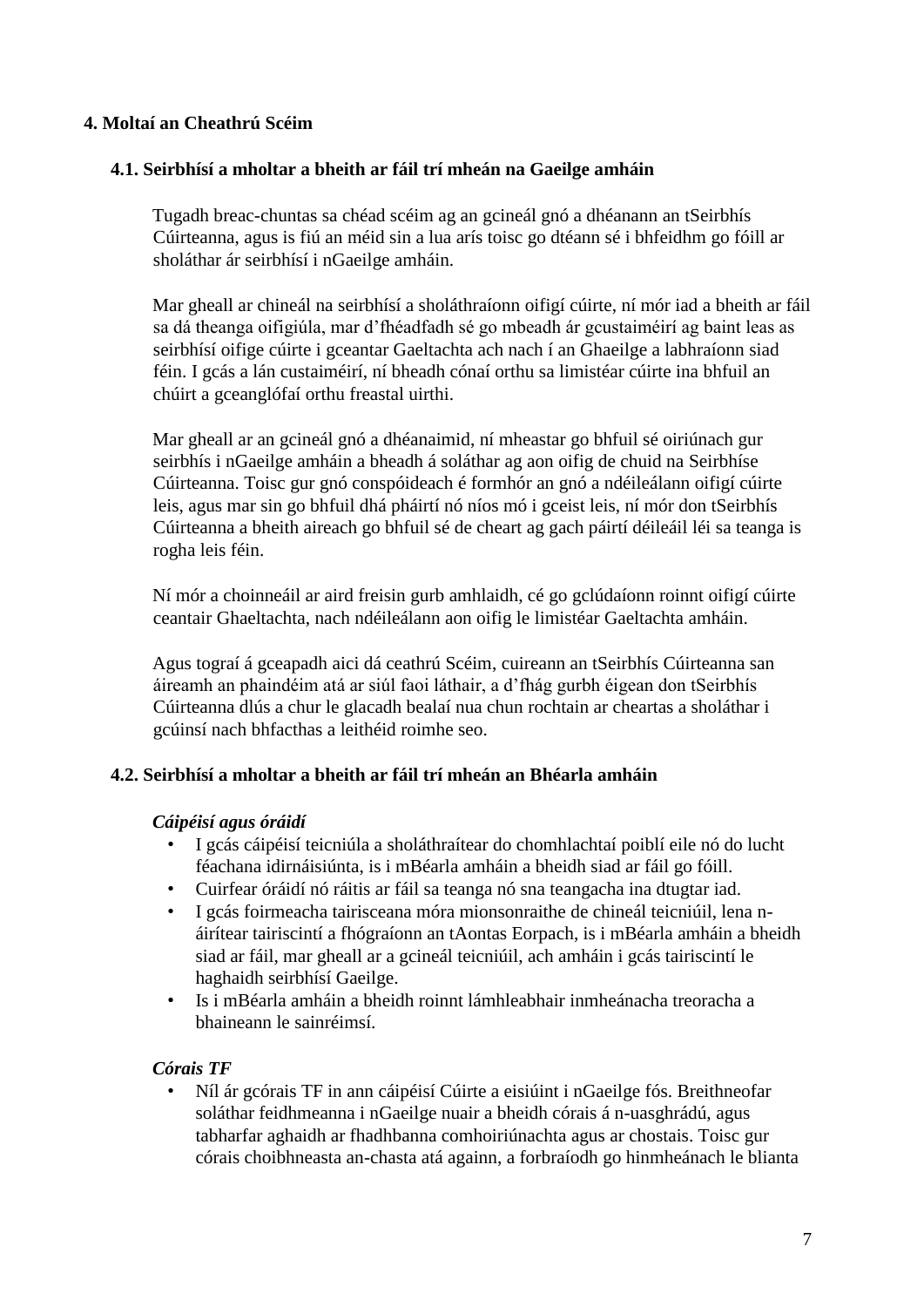fada anuas, agus go bhfuil sé deacair, costasach agus dian ar acmhainní iarfheistiú a dhéanamh orthu, beidh gá le hanailísí tionchair maidir le gach uasghrádú.

- Níl córas ar líne na Seirbhíse Cúirteanna (CSOL) ar fáil ach i mBéarla faoi láthair. Mar gheall air sin, is i mBéarla amháin atá an tsaoráid leictreonach maidir le hÉilimh Bheaga ar fáil. Cé go bhfuil an córas in ann seirbhísí Gaeilge a sholáthar, theastódh infheistíocht mhór chuige sin. Scrúdófar an bhféadfaí seirbhísí Gaeilge a sholáthar mar chuid d'athbhreithniú ar CSOL faoin tionscadal nuachóirithe
- Leanfar ar aghaidh ag eisiúint cáipéisí cúirte i nGaeilge de láimh, de réir mar is gá.
- Ní mheastar gur comhfhreagras pearsanta leis an gcustaiméir iad freagraí uathoibrithe ar theachtaireachtaí ríomhphoist agus, dá bhrí sin, níl siad faoi réir fhorálacha Acht na dTeangacha Oifigiúla, 2003.

#### **4.3 Seirbhísí a mholtar a bheith trí mheán na Gaeilge agus an Bhéarla araon** *Suíomh gréasáin*

Sa chás ina mbeidh fáil orthu i nGaeilge, cuirfear Rialacha Cúirte ar fáil ar an suíomh gréasáin.

Ní bheidh The Legal Diary ar fáil ach i mBéarla amháin ar an suíomh gréasáin, mar atá faoi láthair, ach beidh gach téacs statach sa dialann sin (ceannteidil) ar fáil sa dá theanga.

#### *Ginearálta*

Is féidir fíneálacha a ghearrtar sa chúirt a íoc tríd An Post, agus tá a sheirbhís íocaíochta ar líne siúd ar fáil i mBéarla agus i nGaeilge.

Le linn na scéime, cuirfimid tionscadal i bhfeidhm ionas go n-eiseofar toghairmeacha dátheangacha giúiré agus cáipéisíocht tacaíochta do gach duine a dhéantar a thoghairm le haghaidh dualgas giúiré.

#### **4.3.1 Saoráidí**

#### *Guthán*

Cuirfimid faisnéis chaighdeánach uathoibrithe ar fáil i nGaeilge, trí roghanna Gaeilge a dhéanamh, i ngach oifig de chuid na Seirbhíse Cúirteanna ina mbeidh a leithéid de sheirbhísí teileafóin uathoibrithe ar fáil, faoi réir saincheisteanna comhoiriúnachta agus costais thar thréimhse an chéad dá scéim eile.

#### *Lasc-chlár*

Ceanglóimid ar oibreoirí lasc-chláir, ar baill foirne ar conradh iad, frásaí fáiltithe i nGaeilge a bheith acu agus ainm na Seirbhíse Cúirteanna a thabhairt i nGaeilge agus i mBéarla ar an teileafón; ceanglóimid go mbeidh cur amach acu ar na beannachtaí bunúsacha i nGaeilge, agus go mbeidh socruithe i bhfeidhm chun glaoiteoirí a aistriú chuig an tseirbhís chuí.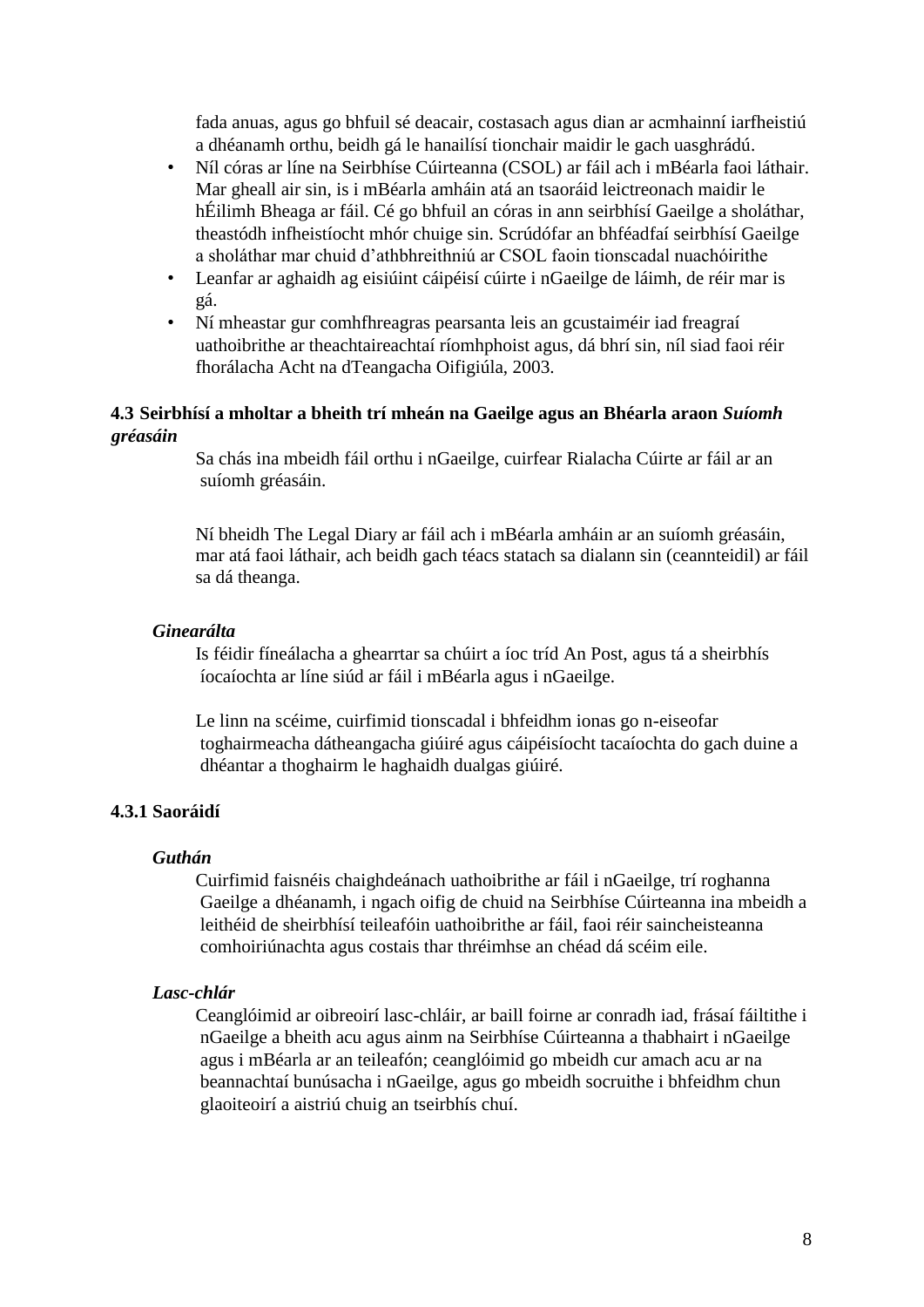# **4.3.2 Seirbhísí Teicneolaíochta Faisnéise agus Cumarsáide**

- Cé go mbeidh ábhar statach a bhaineann leis an tseirbhís ar líne "Cuardach Ard-Chúirte" ar fáil i nGaeilge ar an suíomh gréasáin, ní chuirfear ainmneacha réimsí sonraí ar fáil ach i mBéarla amháin go dtí go ndéanfar an córas TF atá againn faoi láthair a uasghrádú nó ceann nua a chur ina áit, mar a shonraítear thuas agus Córais TF faoi thrácht.
- Nuair a dhéanfar an córas sin a uasghrádú nó ceann nua a chur ina áit, beidh ainmneacha réimse sonraí na seirbhíse "Cuardach Ard-Chúirte" ar fáil ar líne i nGaeilge agus i mBéarla. Ní bheidh an t-ábhar i nGaeilge ach amháin sa chás ina n-eiseofar an cás i nGaeilge. Scrúdófar an bhféadfaí seirbhísí Gaeilge a sholáthar mar chuid d'athbhreithniú ar an gCuardach Ard-Chúirte faoin tionscadal nuachóirithe

# **4.3.3 Seirbhís Gaeilge ó Bhéal**

- Mar gheall ar a theicniúla agus a chasta atá teanga ghnó na Cúirte, a bhíonn éagsúil ag brath ar na réimsí gnó Cúirte atá i gceist (e.g. Probháid, Coiriúil, Sibhialta) agus mar gheall gur gnó tromchúiseach, conspóideach a dhéantar, ba mhall an beart é leibhéal inniúlachta sách ard a bhaint amach ionas go bhféadfaí gnó den sórt sin a dhéanamh i nGaeilge agus ba phróiseas é a bheadh ar bun le linn ré roinnt scéimeanna éagsúla.
- Mar gheall ar na srianta atá i bhfeidhm ar an bhfoireann faoi láthair agus an laghdú ar líon na mball foirne, ní mór dúinn an leas is fearr is féidir a bhaint as na baill foirne atá againn. Ina theannta sin, d'fhág an phaindéim atá ar bun faoi láthair nár mhór baill foirne a aistriú ó chúram go cúram agus go bhfuil dúshláin ann maidir le líon na mball foirne atá ag obair san oifig agus iad siúd atá ag obair ón mbaile.
- Agus beartais soghluaisteachta agus forbartha foirne á gcur san áireamh againn, ní féidir baill foirne a labhraíonn Gaeilge a sholáthar i ngach oifig, ná ní féidir aon bhall foirne a bhfuil na scileanna riachtanacha aige nó aici a choinneáil i aon réimse amháin gnó ná in aon áit amháin ar feadh tréimhse éiginnte.
- Tá oiliúint sa Ghaeilge á soláthar ag an tSeirbhís Cúirteanna do bhaill foirne trí Ghaelchultúr.

# *Oifigí a fhreastalaíonn ar phobail Ghaeltachta agus ar phobail ina labhraítear Béarla*

- Tá baill foirne a bhfuil Gaeilge acu ar fáil faoi láthair in oifigí i gContae na Gaillimhe agus Contae Chiarraí, ina bhfreastalaítear ar phobail Ghaeltachta.
- Leanfaidh an tSeirbhís Cúirteanna ar aghaidh ag soláthar seirbhísí Gaeilge ina hoifigí i gcontaetha a bhfuil pobail Ghaeltachta iontu, faoi réir acmhainní a bheith ar fáil.
- Mar gheall ar a theicniúla agus a chasta atá teanga ghnó na Cúirte agus mar gheall gur gnó tromchúiseach a dhéantar, is i mBéarla a fhreagrófar ceisteanna casta a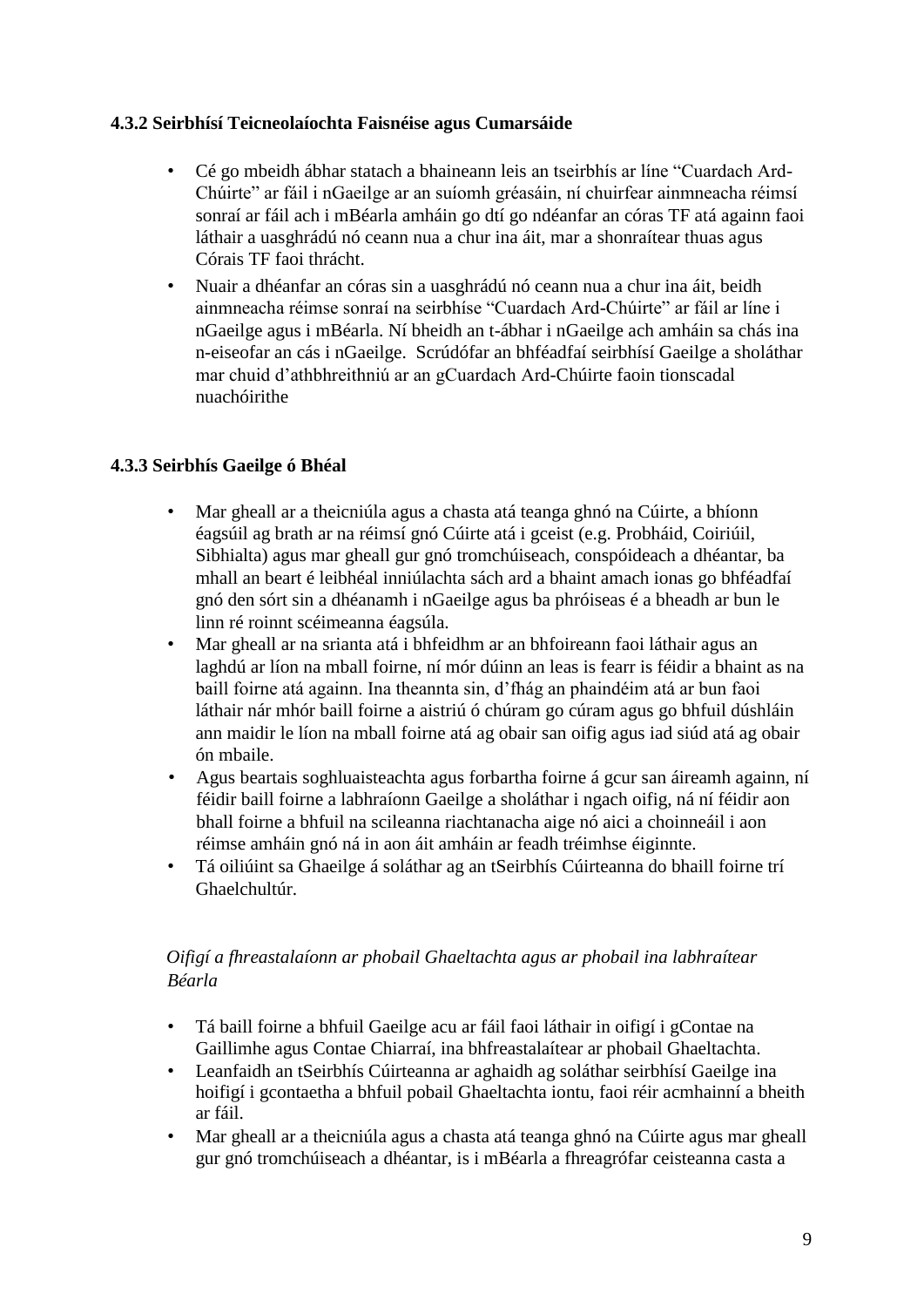chuirfear ar aon oifig sa chás ina mbeidh gá le heolas agus comhairle ó bhaill foirne shinsearacha, más rud é nach bhfuil Gaeilge ag an saineolaí teicniúil cuí.

# *Ginearálta*

- Déanfaimid athbhreithniú bliantúil ar líon na mball foirne atá againn faoi láthair a bhfuil Gaeilge líofa acu
- Sa chás ina bhfuil seirbhís Ghaeilge ó bhéal ar fáil in oifig, cuirfimid comharthaí in airde á chur sin in iúl do dhaoine a thagann chuig an oifig. Sa chás ina bhfuil inniúlacht sa Ghaeilge ar fáil, cuirfear é sin in iúl do chustaiméirí le Fógra Oifige, amhail "Tá Gaeilge againn", agus má bhíonn deasc ann ina bhfuil seirbhís den sórt sin ar fáil, beidh comhartha ar nós "Gaeilge Anseo" ar taispeáint.
- Baileoimid faisnéis faoin éileamh atá ar sheirbhísí Gaeilge ó bhéal in oifigí poiblí agus déanfaimid measúnú bliantúil ar an éileamh sin.
- Tá eolaire curtha le chéile againn de na baill foirne atá inniúil sa Ghaeilge chun freagra a thabhairt ar cheisteanna a chuirfidh custaiméirí chuig ár mbosca poist Gaeilge fiosruithe@courts.ie agus chun cabhrú lena gcomhghleacaithe de réir mar is gá.

# **4.3.4 Oiliúint**

- Tá an tSeirbhís Cúirteanna tiomanta do bheartas chun inniúlacht sa Ghaeilge a fheabhsú i measc a ball foirne, go háirithe iad siúd atá ag obair in oifigí poiblí agus a dhéileálann leis an gcustaiméir seachtrach, trí chlár oiliúna deonaí a leanfar ar aghaidh leis ar feadh ré na scéime seo agus scéimeanna ina dhiaidh sin. Tá sé i gceist againn, in imeacht roinnt scéimeanna, baill foirne a bheith in áiteanna éagsúla atá inniúil go leor sa Ghaeilge chun gnó Cúirte a dhéanamh i nGaeilge.
- Cuirfear i gcuimhne d'fhoireann na Seirbhíse Cúirteanna ó am go ham na leabharlanna tagartha, na lámhleabhair dhátheangacha agus na hábhair thagartha idir-rannacha atá ar fáil.
- Leanfaimid ar aghaidh ag éascú do bhaill foirne ar mian leo dul faoi oiliúint sa Ghaeilge, agus ag cur maoiniú ar fáil dóibh, faoi réir acmhainní a bheith ar fáil.
- Glacfaimid páirt sa chúrsa Gaeilge atá á fhorbairt mar thionscadal comhroinnte Foghlama agus Forbartha má mheastar go n-oireann sé sin do riachtanais na Seirbhíse.
- Déanfaimid breithniú ar an mbealach is fearr is féidir leas a bhaint as eolas agus saineolas na mbreithiúna, bhaill foirne na gcúirteanna agus na gcleachtóirí chun úsáid na Gaeilge a spreagadh trí chruinnithe eagraithe agus ceardlanna.
- Cuirfear comhairle ar an bhfoireann maidir le raon agus cáilíocht ranganna Gaeilge lasmuigh d'uaireanta oibre.
- Beidh feasacht teanga san áireamh san oiliúint Ionduchtúcháin agus Seirbhíse do Chustaiméirí.
- Tacóimid leis an bhfoireann trí leaganacha Gaeilge a sholáthar de na horduithe agus an comhfhreagras is minice a úsáidtear.